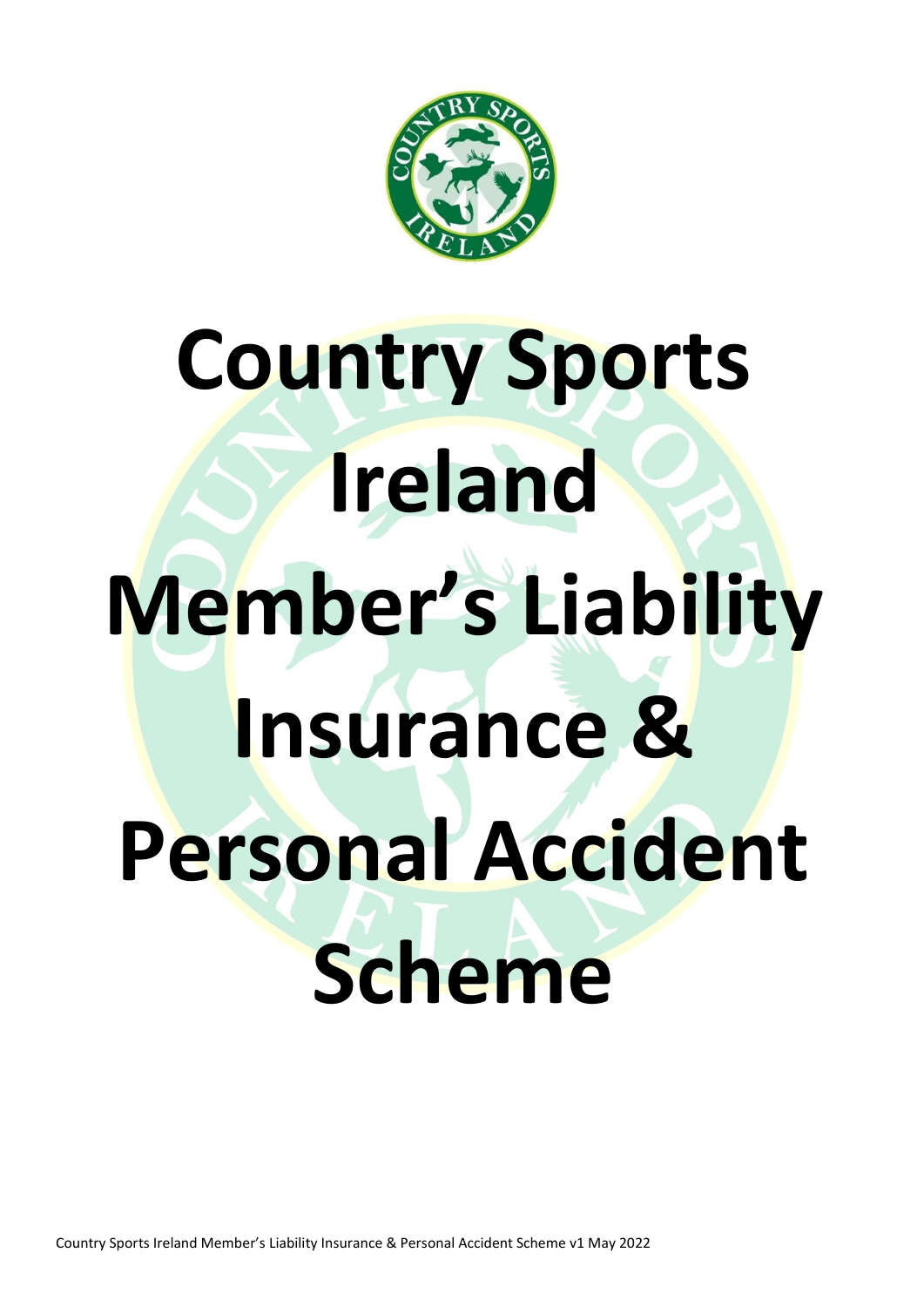# **Introduction**

This document is intended to provide an abbreviated overview of the significant covers, features, benefits, limits, and exclusions of the Country Sports Ireland Member's Liability Insurance and Personal Accident Cover Scheme for member's convenience. Full details of the Master Policy Wordings for the Liability and Personal Accident insurances are available to view at the Country Sports Ireland offices.

# **Purpose**

The purpose of this insurance scheme is to provide Public, Products and Pollution liability insurance and Personal Accident for members of Country Sports Ireland whilst participating in "Recognised Activities" on a non-professional basis.

The scheme also provides Employer's Liability insurance cover for Country Sports Ireland affiliated groups in respect of accidental bodily injury sustained by a member or volunteer whilst participating in recognised activities.

# **Territorial limits**

- (i) Members domiciled in the Republic of Ireland.
- (ii) Whilst temporarily engaged in recognised activities in Northern Ireland for members domiciled in the Republic of Ireland.

# **Effective Date**

This policy schedule is effective for members joining or renewing after 16<sup>th</sup> May 2022.

# **Further Information, Claims Notification or Complaints**

For further information, claims notification or complaints please contact Country Sports Ireland directly using the details below:

Phone: 048 2954 1710

Email: [ronan@countrysportsireland.org](mailto:ronan@countrysportsireland.org)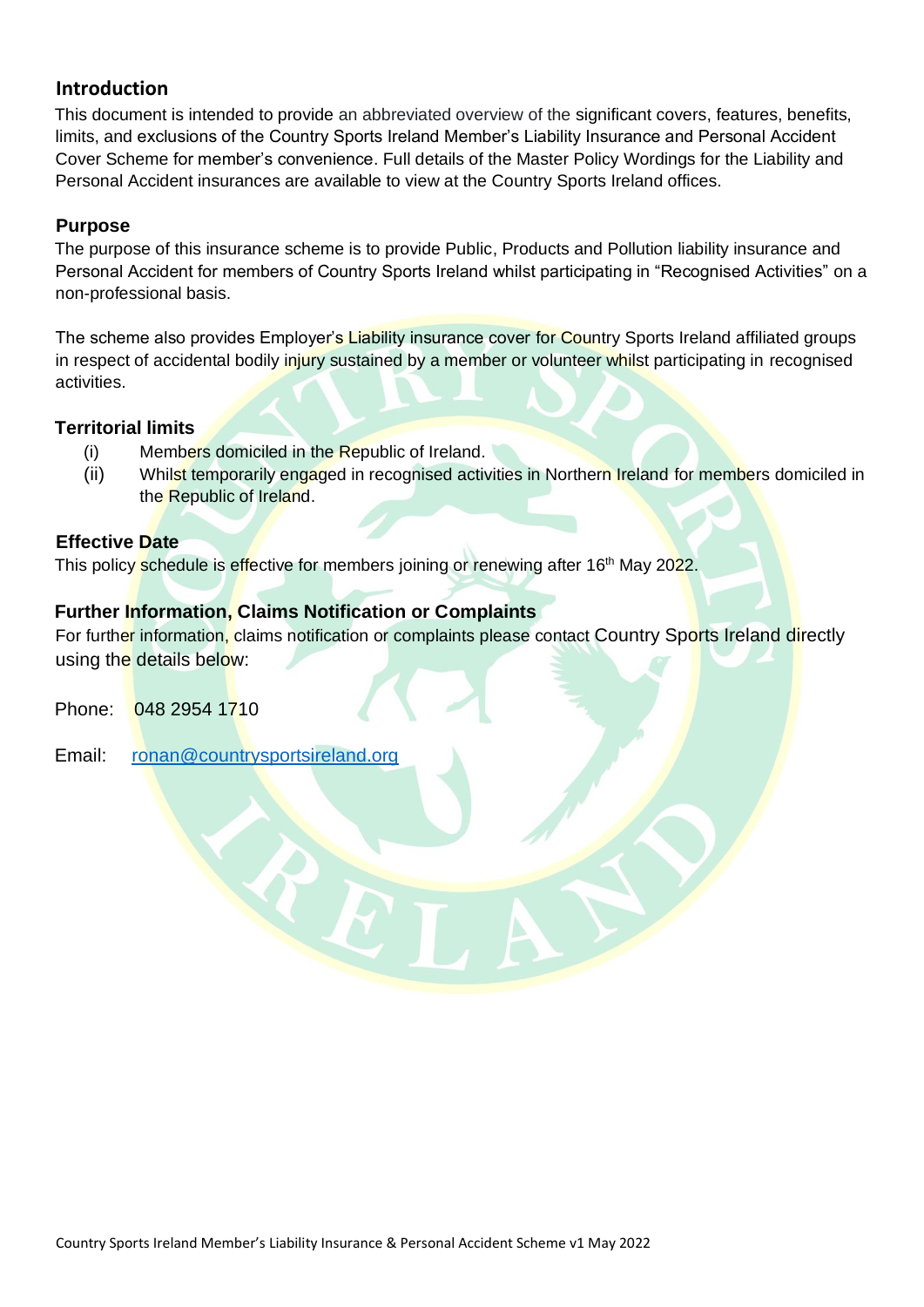# **Member's Liability Insurance Section**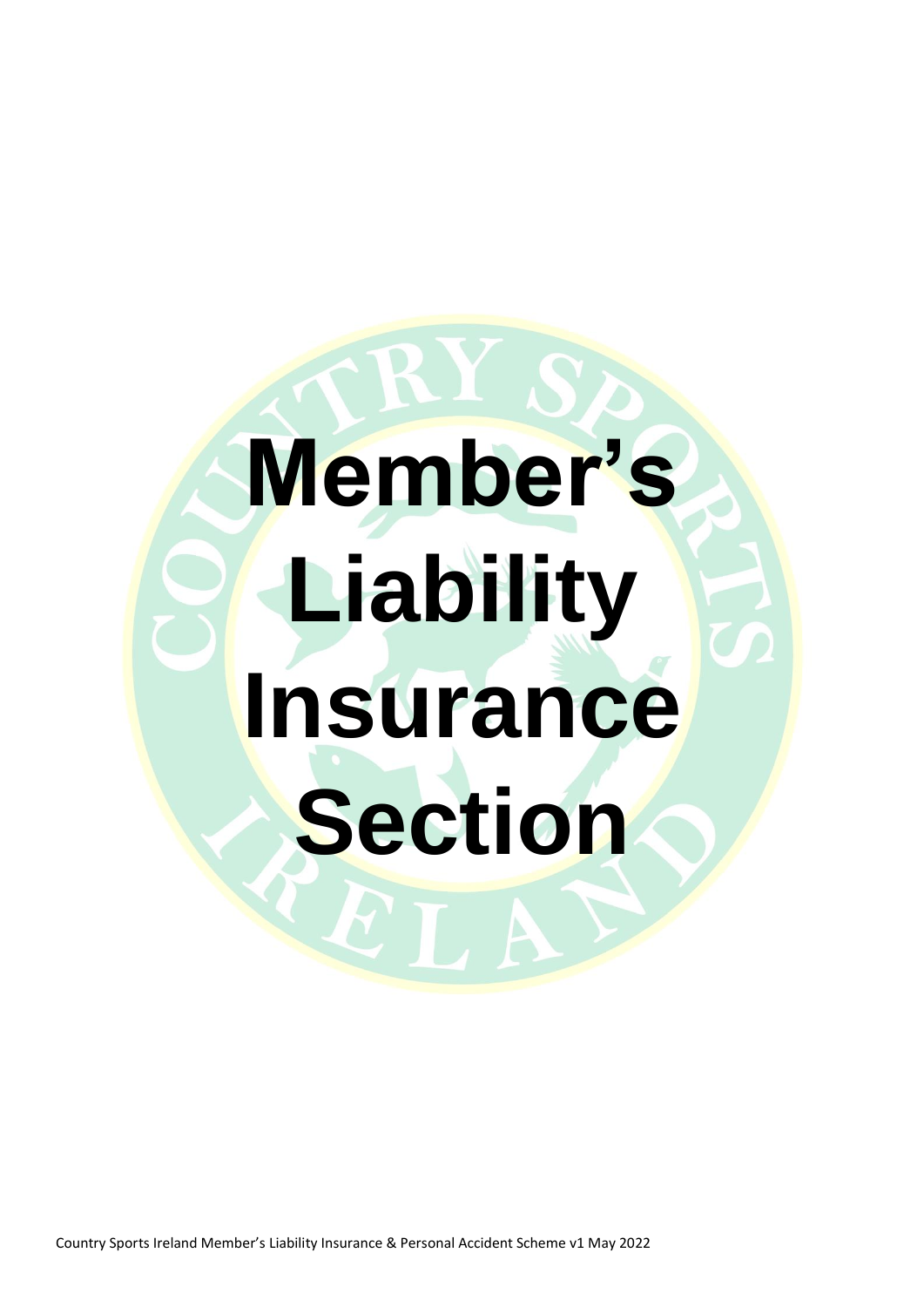# **Recognised Activities:**

Recognised Activities in relation to Member's Liability insurance means talking part legally in a nonprofessional basis in the following:

# **Shooting:**

All legal Shooting and connected activities including; Shotgun, Airgun and Rifle Shooting, Breech or Muzzle Loading, Target and Clay Shooting including Trapping, Scoring, Marking, Judging, and Refereeing, Live Quarry Shooting, Practical Shotgun, Pistol Target Shooting, Air-Soft, Paintball and Laser Tag, but excluding Combat Shooting.

# **Hunting:**

Hunting Game, Deer, Vermin and any other legal quarry and activities connected therewith; Stalking, Rough Shooting / Walked Up Game, Driven Game, Beating, Loading and Picking Up, Wild Fowling, Water Fowling, Vermin/Pest Control, Trapping and Game Keeping and Humane Dispatch.

# **Incidental Sale/Distribution of Shot Game:**

Subject to compliance with the Food Safety Authority of Ireland guidance. €5,000 annual turnover limit.

# **Falconry, Hawking and Ferreting**:

Hunting, Display and Racing.

# **Dogs & Gundogs:**

Gundog Working and Training, Stalking and Flushing Out, Retrieving, Protecting Game, Terrier Work, Hunting Rabbits and Rats, Rescue of Wild Animals, Dog Trials, Dog Displays, Amateur Shows and Dog Training.

# **Fishing:**

Angling, Wading, Netting and Trapping of Fish and all legal quarry. Inland and Coastal.

# **Use of Watercraft:**

Not exceeding 10 Horsepower and 10m in length and only whilst on inland waterways or inshore waters.

# **Archery:**

All legal forms of Archery inducing Longbow, Compound Bow and Crossbow.

# **Foot Followers of the Hunt:**

Subject to the exclusion of any equestrian related incidents

# **Conservation; Wildlife Management; Game Keeping & River Keeping**

# **Also:**

Catapult and Slingshot, Axe and Blunt Spear Throwing, Hiking, Walking, Hill-walking, Bee Keeping, Incidental Sale/Distribution of collected Honey, Beeswax and/or other bee products (€5,000 limit), Metal Detecting, Bushcraft, Ghost Hunting and Mindfulness**.**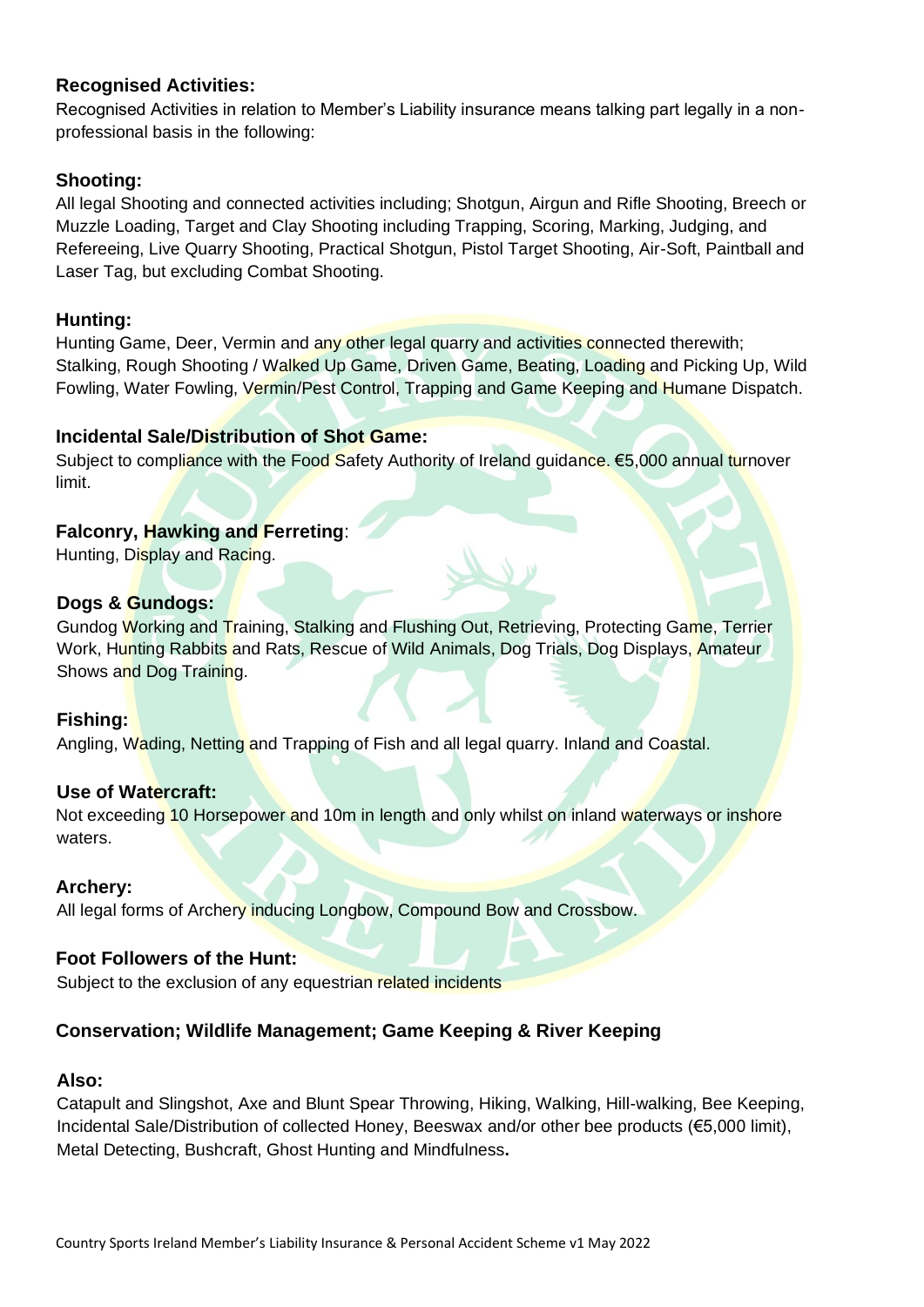### Significant Covers **Significant Features / Benefits** Significant Policy Limits and Exclusions

### **Public Liability Section**

Indemnity for all sums which the member becomes liable to pay as Damages and Defence Costs in respect of accidental bodily injury or property damage arising from participation in "Recognised Activities".

Provides cover for all sums which the member becomes liable to pay as Damages and Defence Costs in respect of accidental bodily injury or property damage arising from participation in "Recognised Activities" during the Policy Period and within the territorial limits. Includes trespass, nuisance, obstruction, loss of amenities or any interference with any right of air, light, or water.

'Recognised Activities" are all legal Shooting and connected activities including Shotgun, Airgun and Rifle Shooting, Breech or Muzzle Loading, Target and Clay Shooting including Trapping, Scoring, Marking, Judging, and Refereeing, Live Quarry Shooting, Practical Shotgun, Pistol Target Shooting, Air-Soft, Paintball and Laser Tag, but excluding Combat Shooting. Hunting Game, Deer, Vermin and any other legal quarry and activities connected therewith; Stalking, Rough Shooting / Walked Up Game, Driven Game, Beating, Loading and Picking Up, Wild Fowling, Water Fowling, Vermin/Pest Control, Trapping and Game Keeping. Incidental Sale/Distribution of Shot Game, Falconry, Hawking, and Ferreting, Gundog Working and Training, Stalking and Flushing Out, Retrieving, Protecting Game, Terrier Work, Hunting Rabbits and Rats, Rescue of Wild Animals, Dog Trials, Dog Displays, Amateur Shows and Dog Training. Angling, Wading, Netting and Trapping of Fish and all legal quarry. All legal forms of Archery including Longbow, Compound Bow and Crossbow. Foot Followers of the Hunt, Conservation; Wildlife Management; Game Keeping & River Keeping. Catapult and Slingshot, Axe and Blunt Spear Throwing, Hiking, Walking, Hill-walking, Bee Keeping, Incidental Sale/Distribution of collected Honey, Beeswax and/or other bee products, Metal Detecting, Bushcraft, Ghost Hunting and Mindfulness\*.

\*Conditions apply see Master Policy wording.

### **Extensions include:**

- Indemnity to Principal which includes landowners and shooting ground operators who have given permission for use of their land for any "Recognised Activity"
- Indemnity for directors, officials, and committees in connection with 'Recognised Activities'.
- Legal defence fees and expenses arising out of a prosecution from any occurrence which is covered by the policy, but excluding fines or penalties incurred with the consent of the ineurer.

€6,500,000 for any one occurrence and for all occurrences in the aggregate during the period of insurance

### **There is no cover for:**

- Abuse  $-$  any act that results in the mistreatment of a person
- **Asbestos**
- Cyber any unauthorised, malicious, or criminal act involving any computer, computer system or software
	- Data Loss & Data Protection
- Deliberate failure to prevent bodily injury or property damage
- Liquidated Damages
- **Nuclear**
- Communicable diseases
- War and **acts** of terrorism
- Liability for any amount in respect of fines or criminal penalties
- Contractual liability
- Deliberate act or omission
- Any watercraft or vessel exceeding 10 metres in length or motorised boat exceeding 10 horsepower (hp)
	- Liability arising out of ownership, possession, or use of any mechanically propelled vehicle where a Certificate of Motor Insurance or surety is required under the Road Traffic Act or any similar legislation
- Ownership or operation of any waterborne craft, hovercraft, aircraft, or rail borne vehicle
- Damage to property owned, leased or hired or under hire purchase or loaned to the member
- Liability arising from noncompliance with any legislation including the Firearms and Wildlife Acts and any relevant codes of practice
- Professional Indemnity in respect of liability for the rendering of a professional service or advice
- Cover for Humane Dispatch is applicable only where it is lawful and appropriate approval has been granted**.**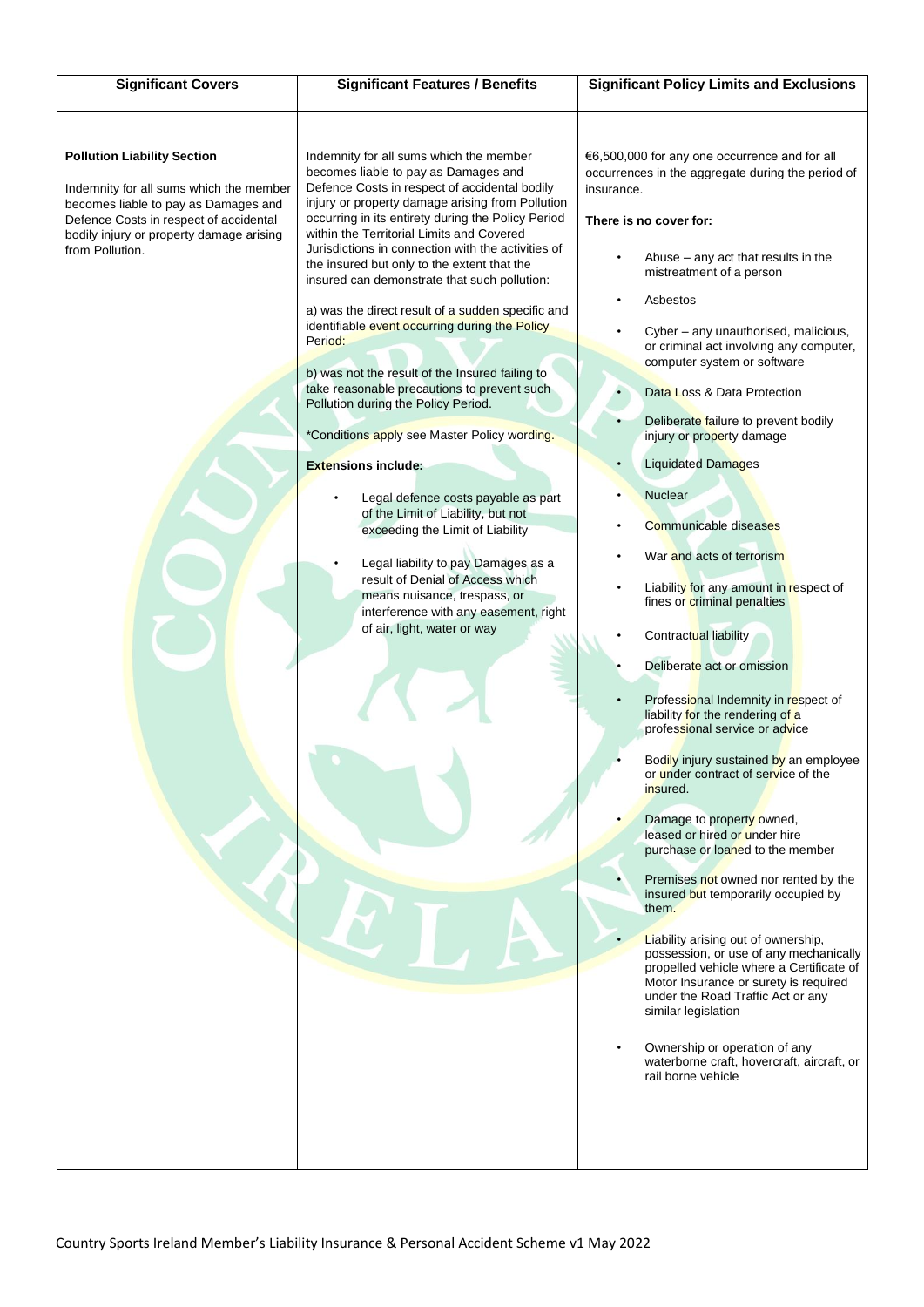| <b>Significant Covers</b>                                                                                                                                                                                      | <b>Significant Features / Benefits</b>                                                                                                                                                                                                                                                                                                                                                                                                                                                                                                                                                                                                                                                                                                                                                                                                                                                                                                                                                                                                                                                                                                                                                                                                                                                                                                                                                                                     | <b>Significant Policy Limits and Exclusions</b>                                                                                                                                                                                                                                                                                                                                                                                                                                                                                                                                                                                                                                                                                                                                                                                                                                                                                                                                                                                                                                                          |  |
|----------------------------------------------------------------------------------------------------------------------------------------------------------------------------------------------------------------|----------------------------------------------------------------------------------------------------------------------------------------------------------------------------------------------------------------------------------------------------------------------------------------------------------------------------------------------------------------------------------------------------------------------------------------------------------------------------------------------------------------------------------------------------------------------------------------------------------------------------------------------------------------------------------------------------------------------------------------------------------------------------------------------------------------------------------------------------------------------------------------------------------------------------------------------------------------------------------------------------------------------------------------------------------------------------------------------------------------------------------------------------------------------------------------------------------------------------------------------------------------------------------------------------------------------------------------------------------------------------------------------------------------------------|----------------------------------------------------------------------------------------------------------------------------------------------------------------------------------------------------------------------------------------------------------------------------------------------------------------------------------------------------------------------------------------------------------------------------------------------------------------------------------------------------------------------------------------------------------------------------------------------------------------------------------------------------------------------------------------------------------------------------------------------------------------------------------------------------------------------------------------------------------------------------------------------------------------------------------------------------------------------------------------------------------------------------------------------------------------------------------------------------------|--|
| <b>Employer's Liability Section</b><br>Indemnity for all sums which the<br>member becomes liable to pay as<br>Damages and Defence Costs in respect<br>of accidental bodily injury sustained by<br>an Employee. | Provides cover for all sums which the<br>member becomes liable to pay as Damages<br>and Defence Costs in respect of accidental<br>bodily injury sustained by an Employee as a<br>result of participation in "Recognised<br>Activities", arising from, and in the course of<br>their employment with the Insured or in the<br>performance of a contract the primary<br>purpose of which is the provision of labour<br>only.<br>Indemnity provided shall only apply to Bodily<br>Injury sustained within the Republic of Ireland<br>or whilst undertaking non-manual work during<br>temporary visits abroad provided that such<br>Employees are ordinarily resident in the<br>Republic of Ireland.<br>*Conditions apply see Master Policy wording.<br><b>Extensions include:</b><br>Legal defence costs payable as<br>part of the Limit of Liability, but not<br>exceeding the Limit of Liability<br>Bodily Injury caused to an<br>Employee arising out of exposure<br>to asbestos or alleged exposure to<br>asbestos or materials or products<br>containing asbestos. Sub limit of<br>liability may apply.<br>Bodily Injury caused to an<br>Employee arising out of Terrorism,<br>where a sub-Limit of Liability is<br>specified in the Schedule.<br><b>Unsatisfied Court Judgements</b><br>In the event of a Judgement for<br>Damages being obtained by any<br>Employee or the personal<br>representative of any Employee. | €13,000,000 for any one occurrence and for all<br>occurrences in the aggregate during the period of<br>insurance.<br>There is no cover for:<br>Abuse – any act that results in the<br>mistreatment of a person<br>Cyber – any unauthorised, malicious, or<br>criminal act involving any computer,<br>computer system or software<br>Data Loss & Data Protection<br>Deliberate failure to prevent bodily injury or<br>property damage<br><b>Liquidated Damages</b><br><b>Nuclear</b><br>Communicable diseases<br>War<br>Liability for any amount in respect of fines or<br>criminal penalties<br>Contractual liability<br>Deliberate act or omission<br>Professional Indemnity in respect of liability<br>for the rendering of a professional service or<br>advice<br>Liability arising out of ownership,<br>possession, or use of any mechanically<br>propelled vehicle where a Certificate of<br>Motor Insurance or surety is required under<br>the Road Traffic Act or any similar<br>legislation<br>Ownership or operation of any waterborne<br>craft, hovercraft, aircraft, or rail borne<br>vehicle |  |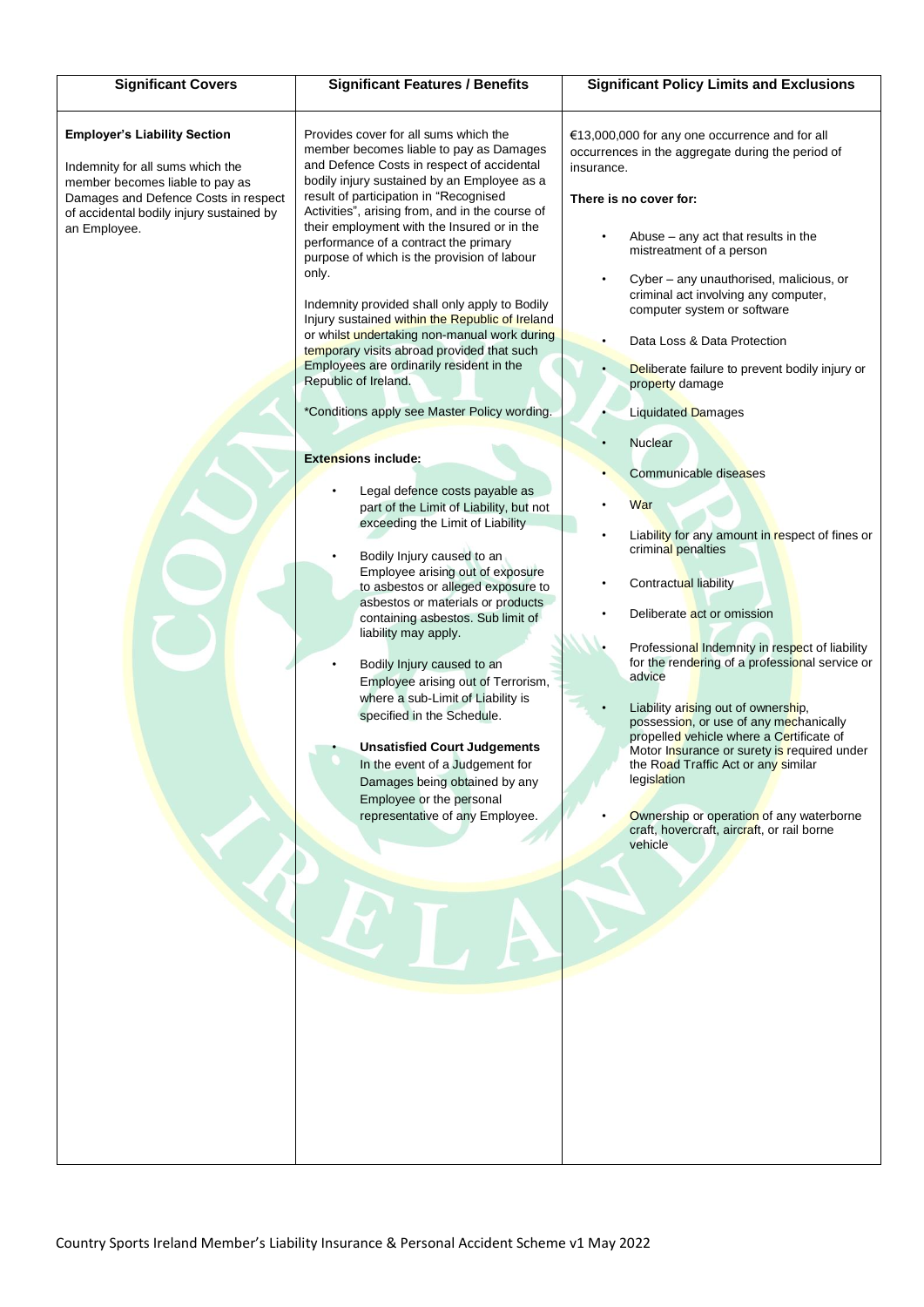# Additional Terms & Conditions

# **Territorial Limits**

Members domiciled in the Republic of Ireland are covered whilst temporarily engaged in recognised activities in Northern Ireland. A fourteen-day maximum applies to any single trip.

# **Junior Members**

Juniors Members (under 18 years old at the time of the activity) must be at least 12 years old and must be supervised by an adult at a ratio of no less than one adult to two Junior Members.

# **Humane Dispatch**

Cover for Humane Dispatch is applicable only where it is lawful and appropriate approval has been granted**.**

# **Guests**

Cover applies to members of Country Sports Ireland only and during the Period of Cover. There is no cover for occasional guests, temporary members or any person who is not an active membership with Country Sports Ireland.

# **Exclusions**

Any equestrian related activity. Travel to and from any activity. Any activity where appropriate permissions have not been granted by the landowner or relevant authority. Any activity where the rules & regulations of the appropriate governing body have not been adhered to. Any activity carried out in a professional capacity. Any activity carried out illegally.

There is no cover for loss, theft or damage to any property belonging to, hired, borrowed or otherwise in the possession of the member including, but not limited to injury or loss of dogs, damage or loss of firearms, other sporting equipment, clothing or personal belongings.

Country Sports Ireland reserves the right to add, amend or withdraw any membership benefits at any time. Terms, conditions, and exclusions apply. For details of cover please see the master policy wording.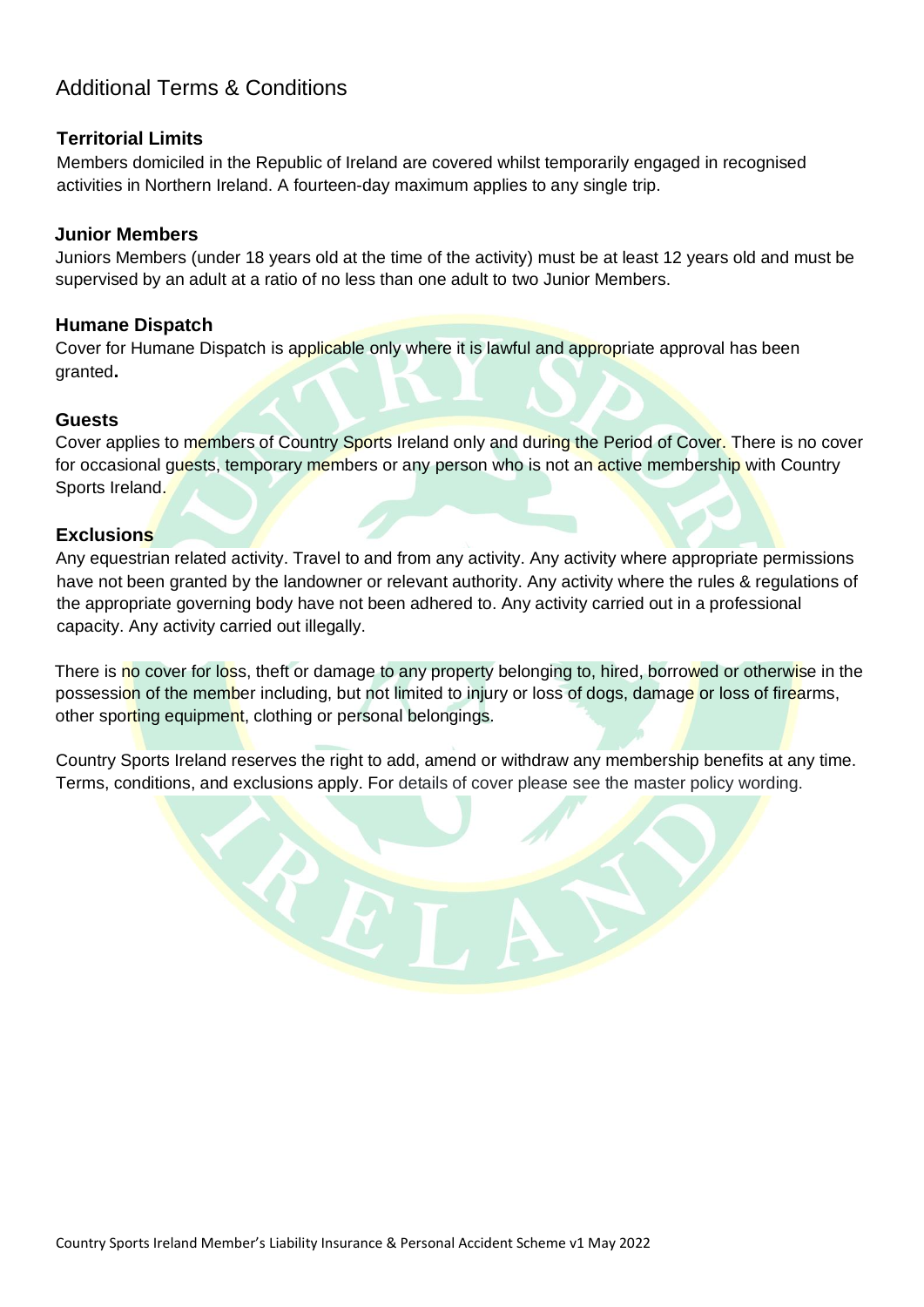# **Personal Accident Insurance Section**

Country Sports Ireland Member's Liability Insurance & Personal Accident Scheme v1 May 2022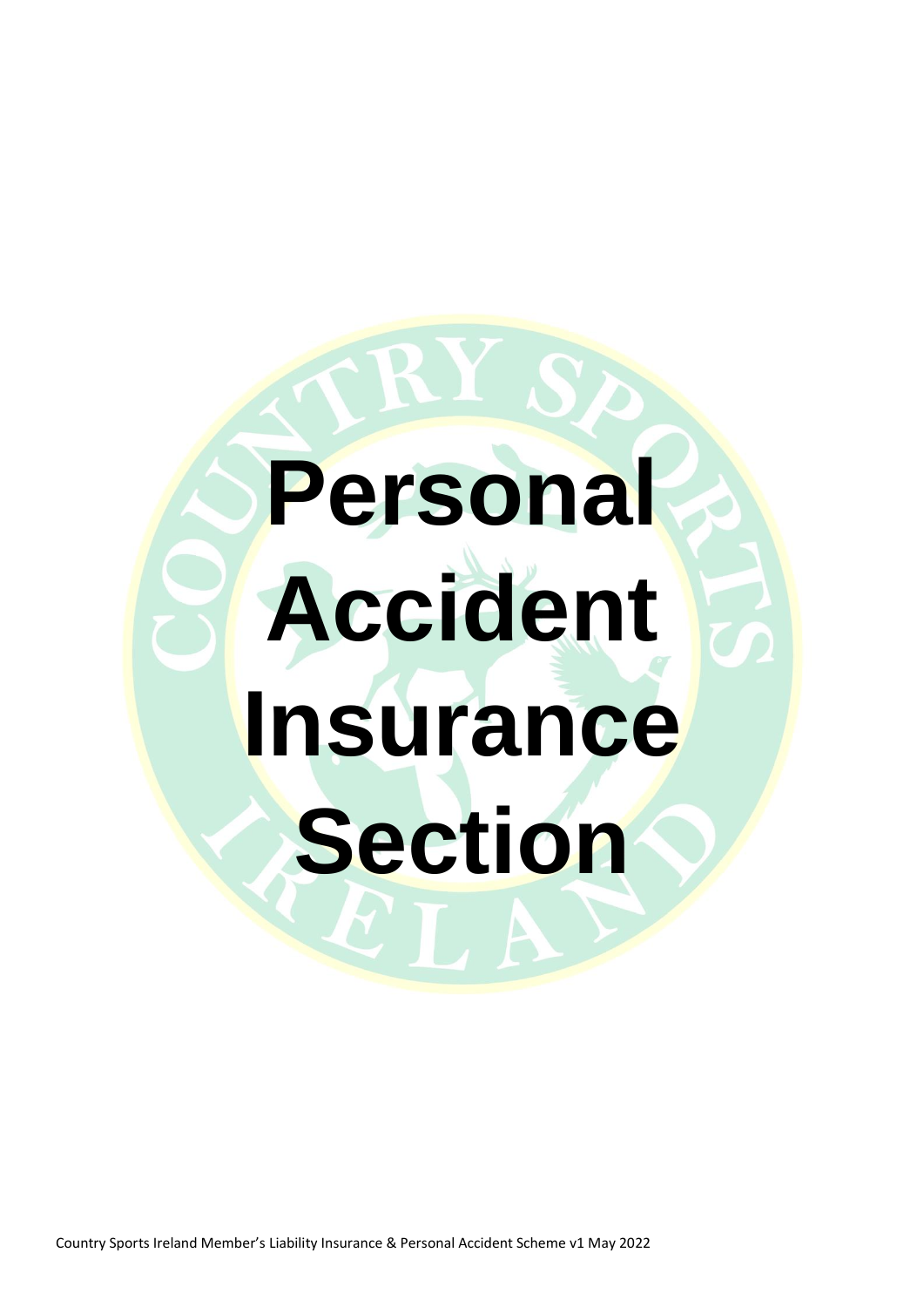# **Recognised Activities**

"Recognised Activity" in relation to Personal Accident cover means taking part legally in the following activities on a non-professional basis:

# **Shooting Sports:**

Game shooting, rough shooting, wildfowling, clay target shooting, rifle shooting, target shooting, deer stalking, pest & predator control.

# **Dogs & Gundogs:**

Participating, officiating, or spectating at field trials, gundog work & training, terrier work, lurcher work, whippet racing, dog shows & racing.

# **Foot Followers of the Hunt:**

Subject to the exclusion of any equestrian related incidents.

# **Falconry, Hawking and Ferreting:**

Hunting, Display and Racing.

# **Archery:**

All legal forms of Archery including Longbow, Compound Bow and Crossbow.

## **Angling:**

Game, coarse and sea angling.

# **Conservation, Wildlife Management, Game Keeping & River Keeping**

# **Also:**

Voluntary unpaid duties at shows, events, fund raising activities in connection with Country Sports Ireland or a Group Member of Country Sports Ireland.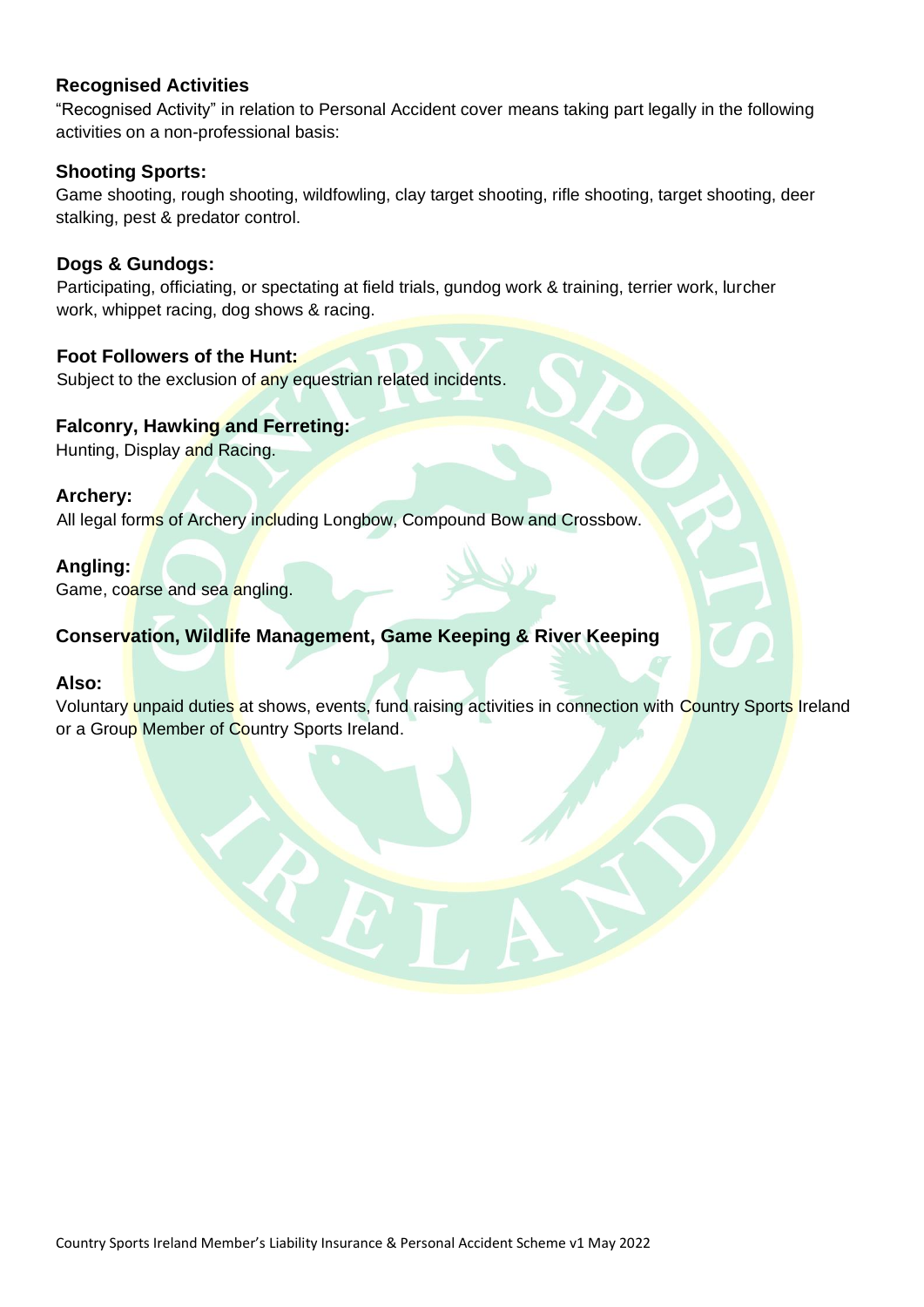## **Schedule of Benefits**

Total maximum capital benefits payable is €10,000. The benefits payable will be the following percentage of capital benefits.

| <b>Item</b>    | <b>Benefit Description</b>                                                                                                                                                                                                                                                                                                             | <b>Sum Insured</b> |
|----------------|----------------------------------------------------------------------------------------------------------------------------------------------------------------------------------------------------------------------------------------------------------------------------------------------------------------------------------------|--------------------|
| 1              | Death of Insured Persons aged 18 years and over                                                                                                                                                                                                                                                                                        | 100%               |
| 1.1            | Death of Insured Persons aged less than 18 years                                                                                                                                                                                                                                                                                       | 20%                |
| 2              | Total and irrecoverable loss of use of all sight in both eyes and/or total and<br>irrecoverable loss of use of both hands or both feet or one hand and one<br>foot                                                                                                                                                                     | 100%               |
| 3              | Total and irrecoverable loss of use of one hand or one foot together with<br>total and irrecoverable loss of all sight in one eye                                                                                                                                                                                                      | 50%                |
| $\overline{4}$ | Total and irrecoverable loss of all sight in one eye or total and irrecoverable<br>use of one hand or one foot                                                                                                                                                                                                                         | 25%                |
| 5              | Total and permanent disablement (other than referred to in Capital Benefits<br>2, 3 & 4 above) from engaging or attending to any profession, business or<br>occupation whatsoever provided always that the benefits shall not be<br>payable until such Permanent Total Disablement has continued for a period<br>of 12 calendar months | 100%               |
| 6              | Permanent disablement as a result of injury sustained whilst travelling<br>directly to or from a recognised activity                                                                                                                                                                                                                   | 20%                |

Exclusions under Personal Accident Cover.

There is no cover in place for injury/disablement arising directly or indirectly from the following:

- 1. Taking part in any sport, pursuit or pastime in a professional capacity or that is not a recognised activity in the Personal Accident Policy schedule.
- 2. Being under the influence of alcohol or drugs at the time of the accident.
- 3. Death, injury, illness, loss, or damage resulting from or in connection with any Act of Terrorism.
- 4. Any pre-existing defect, infirmity, or sickness at the time of the Insured Person's bodily injury.
- 5. Any criminal act by the injured member.
- 6. Unreasonable failure to follow medical advice.